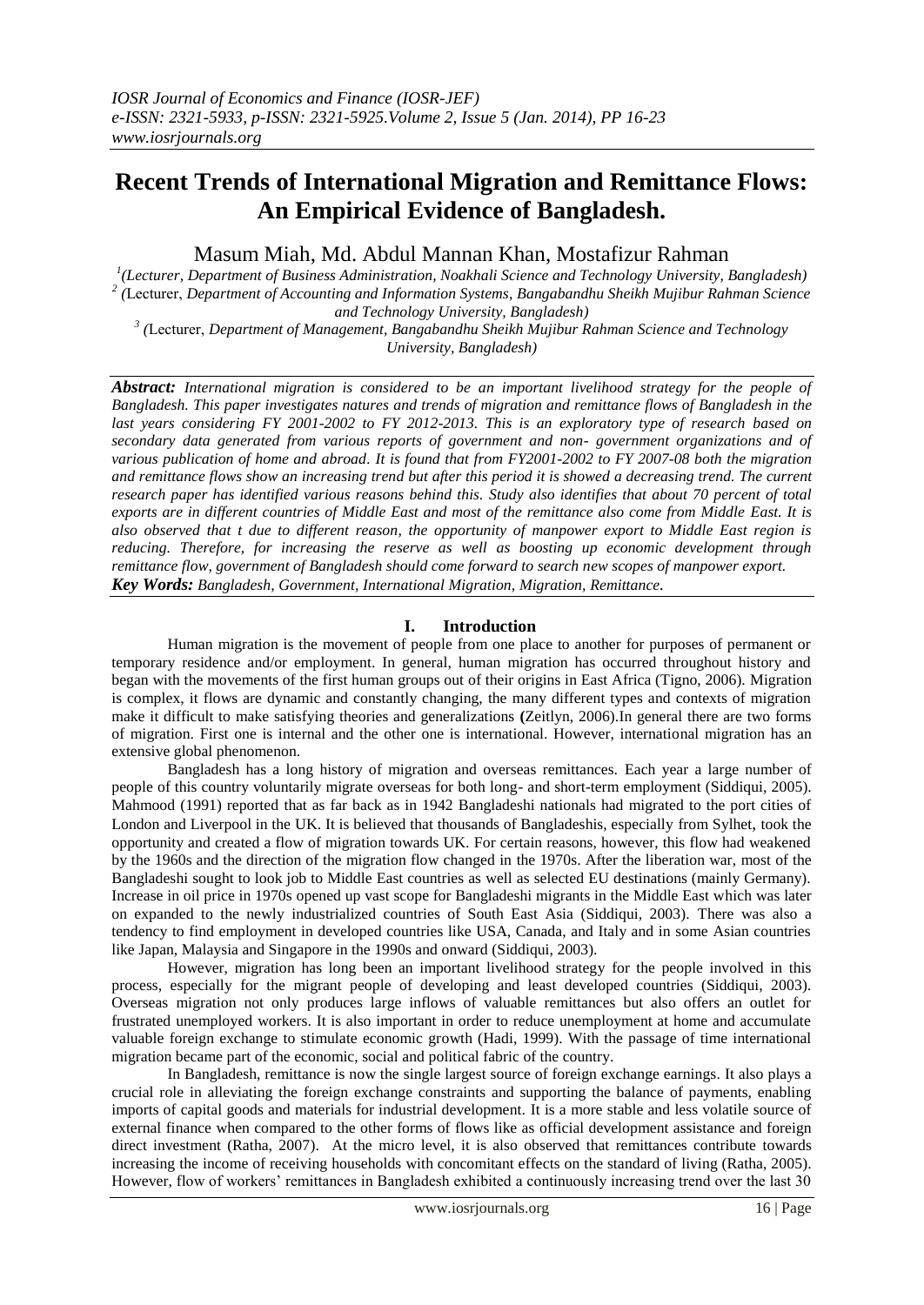years in both absolute and relative terms. While total remittances to Bangladesh was only USD 24 million in 1976, the amount stood at USD14461.15million in 2013( Bangladesh bank, 2013**)**.Bangladesh was the 7TH largest recipient of remittances among all of the remittance-recipient countries and  $2<sup>nd</sup>$  among all South Asian countries in terms of the amount of remittances received in 2011(Bangladesh Bank, 2011).

A number of studies have been conducted on migration, remittance and remittance inflow such as (Siddiqui, 2005), (Mahmood, 1991),(Hadi, 1999),(Siddiqui, 2003), (Ratha, 2005), (Ratha, 2007), (Bangladesh Bank, 2012, 2013) etc. However, giving concentration on previous literatures the present study has attempted to find out the trends of remittance flow in Bangladesh through migrants workers based on secondary data. The research article also tries to find out the reasons behind the uneven flows of migration from Bangladesh and remittance inflow from overseas migrants. To conduct this study, data are collected from Bangladesh Bank (BB), Bangladesh Economic Review (BER), Ministry of Expatriate's Welfare and Overseas Employment (MEWOE), Bureau of Manpower, Employment and Training (BMET). Moreover, ii should be necessary to mention that no descriptive statistics has been applied for analyzing this article.

#### **II. Migration flows from Bangladesh**

Overseas employment and remittances play an important role in the economic development of Bangladesh. A sizeable number of Bangladeshi labor forces are employed in different parts of the world including the Middle East. With a few exceptions, manpower export has been increasing every year. In FY 2007-2008, around 9.81 lakhs Bangladeshi are employed in abroad as a migrant labor where it was only 1.95 lakhs in 2001-2002 (Table 1). However, after the FY 2007-08, the flow of labor migration has been following a declining trend and it is 4.41 lakhs during the FY 2012-2013. It is observed that highest amount of labor are migrated in FY 2007-2008. After FY 2007-2008, there is negative and slow growth of labor migration. The probable reasons for this are multiple. One of the reasons is the stiff competition from new labor-exporting countries like Nepal, Vietnam and Cambodia, which have recently entered the international labor market and supply cheaper labor. Another reason is the rise in unemployment in some Middle East countries due to global economic recession and collapse of the construction sector in the Middle East.

| <b>Fiscal Year</b> | No of employment abroad (000) | Percentage Change (%) |
|--------------------|-------------------------------|-----------------------|
| 2001-2002          | 195                           | $-8.45$               |
| 2002-2003          | 251                           | 28.72                 |
| 2003-2004          | 277                           | 6.37                  |
| 2004-2005          | 250                           | $-6.13$               |
| 2005-2006          | 291                           | 16.4                  |
| 2006-2007          | 564                           | 93                    |
| 2007-2008          | 981                           | 73.93                 |
| 2008-2009          | 650                           | $-33.74$              |
| 2009-2010          | 427                           | $-34.30$              |
| 2010-2011          | 439                           | 2.81                  |
| 2011-2012          | 691                           | 57.40                 |
| 2012-2013          | 441                           | $-36.18$              |

**Table 1: Number of Expatriate Bangladeshi**

Source: Bangladesh Economic Review 2012 and Bangladesh Bank.

The highest numbers of Bangladeshi workers are migrated to the ten countries such as Saudi Arabia, UAE, Qatar, Oman, Bahrain, Kuwait, Libya, Iraq, Singapore and Malaysia. In case of labor migration Bangladesh is highly dependent on the Middle Eastern countries. Analyzing the data from 2001 to 2012 it reveals that 70% of total export was in different countries of Middle East. The political unrest in these Middle Eastern countries however might create an adverse effect on migration as well as flow of remittance into the country. Besides, new employment opportunities have also been created for Bangladeshi workers in Bahrain, Qatar, Jordan, Lebanon, South Korea, Brunei, Mauritius, the United Kingdom, Ireland and Italy, Australia, Iraq, Sweden, South Africa, Algeria, Angola (BER ,2012). But it is no more significant compare to the Middle Eastern countries. So, Government of Bangladesh is trying to explore and expand new labor market in Europe and Africa.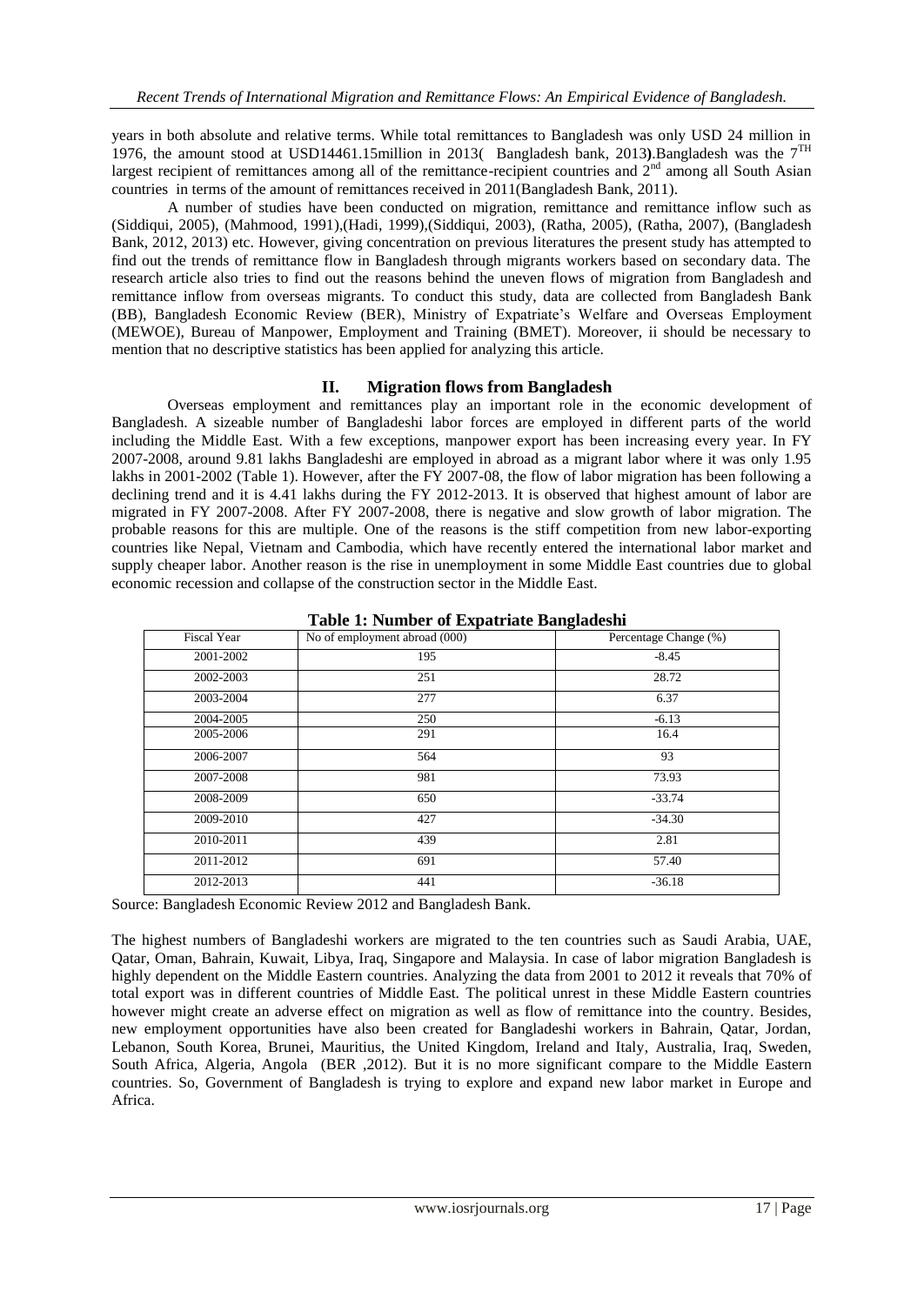| Calendar<br>Year | Saudi<br>Arabia | Kuwait | <b>UAE</b> | Bahrain | Oman   | Malaysia | Singapore | Others | Total  |
|------------------|-----------------|--------|------------|---------|--------|----------|-----------|--------|--------|
| 2001             | 137248          | 5341   | 16252      | 4371    | 4561   | 4921     | 9615      | 6656   | 188965 |
| 2002             | 163254          | 15767  | 25438      | 5370    | 3927   | 85       | 6870      | 4545   | 225256 |
| 2003             | 162131          | 26772  | 37346      | 7482    | 4029   | 28       | 5304      | 11148  | 254190 |
| 2004             | 139031          | 41108  | 47012      | 9194    | 4435   | 224      | 6948      | 25006  | 272958 |
| 2005             | 80425           | 42029  | 61978      | 10716   | 4827   | 2911     | 9651      | 37903  | 266440 |
| 2006             | 109513          | 35775  | 130204     | 16355   | 8082   | 20469    | 20139     | 44032  | 381516 |
| 2007             | 204112          | 4212   | 226392     | 16433   | 17478  | 273201   | 38324     | 52457  | 832609 |
| 2008             | 132124          | 319    | 419335     | 13182   | 52896  | 131762   | 56581     | 68836  | 875055 |
| 2009             | 14666           | 10     | 258348     | 28462   | 41704  | 12402    | 39581     | 80141  | 475278 |
| 2010             | 7069            | 48     | 203308     | 21842   | 42642  | 919      | 39053     | 75840  | 390702 |
| 2011             | 15030           | 29     | 282734     | 13928   | 135260 | 742      | 48666     | 71673  | 568062 |
| 2012             | 21232           | 2      | 215452     | 21777   | 180326 | 804      | 58657     | 109548 | 607798 |

**Table 2: No of Expatriate Bangladeshi by Country**

Source: Bangladesh Economic Review, 2012.

However, the labor market for Bangladeshi migrants is not static. For example, during the 1970s Saudi Arabia, Iraq, Iran and the Libyan Arab Jamahiriya were some of the major destination countries. While Saudi Arabia has remained the top destination, Malaysia and the UAE also became important receivers (Farid, Mozumdar, Kabir and Hossain, 2009).Due to Asian financial crisis of 1997, the number of Bangladeshi migrants to Malaysia has decreased and the UAE has taken the place (Siddiqui, 2005).During the current decade, there has been a significant change in the structure of the expatriate Bangladeshis by country. In 2001, about 73 percent Bangladeshi workers went to Saudi Arabia and this rate decreased to 3 percent in 2012. On the other hand, in 2001, about 9 percent of the total exported manpower went to the UAE which reached to 35 percent in 2012. During the same period, the manpower exports in Oman increased fifteen times. In 2001, about 3 percent Bangladeshi workers went to the rest of the world which increased to 18 percent in 2012. It indicates that the overseas labor market is expanding gradually.



Overseas employment by country in 2001 Overseas employment by country in 2012 Source: Authors calculation based on Bangladesh Economic Review data. **Figure: 1 Migration by country in 2001 and 2012**

Analyzing the statistics of the BMET, it is observed that about half of the overseas workers who went abroad are less skilled. Less skilled labors have the highest share of the total labor migration than those of skilled and semiskilled and professional labor. In calendar year 2011, the total labor migration was 568062 whereas the lessskilled, skilled and professional labor migration increased by 7.6, 152.9 and 208.0 percent respectively than that of the previous calendar year of 2010. On the other hand, in calendar year 2012 the total labor migration is 607798 whereas the less- skilled labor migration is increased by 22.4 percent but semi-skilled, skilled and professional labor migration is decreased than that of the previous calendar year 2011. It is also observed that the share of professional workers has decreased significantly. However, the rate of migration of the skilled and semi-skilled workers are at the satisfactory in 2012(table 3).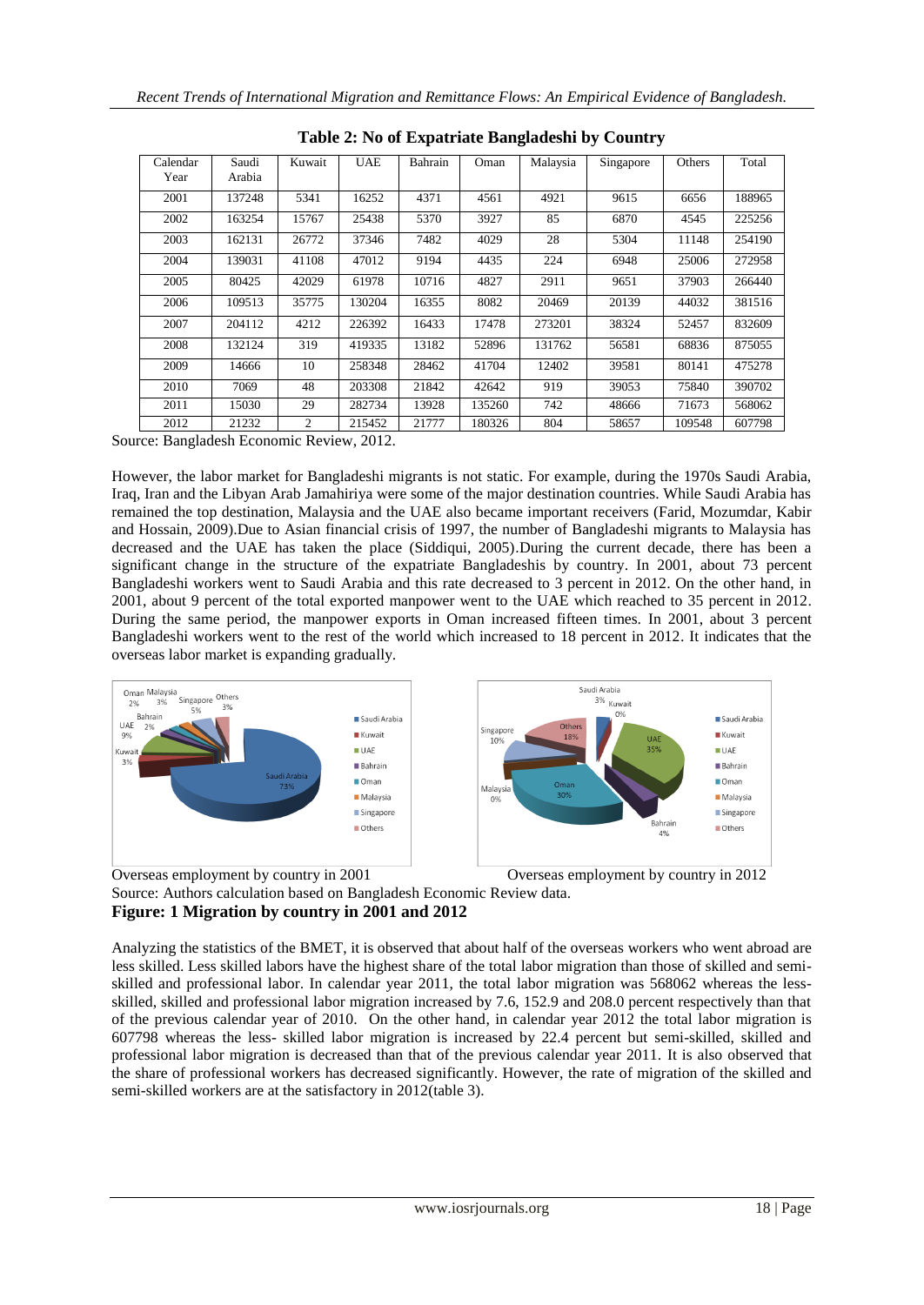| raon of Tumber of Expatrates Chosnica by Shin |              |         |              |              |        |  |  |  |  |  |
|-----------------------------------------------|--------------|---------|--------------|--------------|--------|--|--|--|--|--|
| Calendar Year                                 | Professional | Skilled | Semi-skilled | Less-skilled | Total  |  |  |  |  |  |
| 2001                                          | 6940         | 42742   | 30702        | 109581       | 188965 |  |  |  |  |  |
| 2002                                          | 14450        | 56265   | 36025        | 118516       | 225256 |  |  |  |  |  |
| 2003                                          | 15862        | 74530   | 29236        | 136562       | 254190 |  |  |  |  |  |
| 2004                                          | 19107        | 81887   | 24566        | 147398       | 272958 |  |  |  |  |  |
| 2005                                          | 1945         | 116393  | 24546        | 112556       | 255440 |  |  |  |  |  |
| 2006                                          | 925          | 115468  | 33965        | 231158       | 381516 |  |  |  |  |  |
| 2007                                          | 676          | 165338  | 183673       | 482922       | 832609 |  |  |  |  |  |
| 2008                                          | 1864         | 281450  | 132825       | 458916       | 875055 |  |  |  |  |  |
| 2009                                          | 1426         | 134265  | 74604        | 255070       | 475278 |  |  |  |  |  |
| 2010                                          | 387          | 90621   | 12469        | 287225       | 390702 |  |  |  |  |  |
| 2011                                          | 1192         | 229149  | 28729        | 308992       | 568062 |  |  |  |  |  |
| 2012                                          | 812          | 209368  | 20498        | 377120       | 607798 |  |  |  |  |  |
|                                               |              |         |              |              |        |  |  |  |  |  |

|  | Table 3: Number of Expatriates Classified by Skill |  |  |
|--|----------------------------------------------------|--|--|
|  |                                                    |  |  |

Source: Bureau of Manpower, Employment and Training.

There is a significant change in the structure of expatriates classified by skill during the last few years. In 2001 the share of professional expatriates was 4 percent of total manpower export, which in the subsequent year gradually come down. The share of less skilled workers was gradually increasing in the subsequent year. In calendar year 2001, share of less skilled workers was 58 percent whereas in 2012 the share is 62 percent. In calendar year 2012, out of 607798 labor migrations 62 percent were less-skilled, 3 percent were semi-skilled, 35 percent were skilled and only 0.13 percent were professionals while the share of less-skilled, skilled and semiskilled labor and professional labor migration were 54, 40, 5 and .21 percent respectively in the previous calendar year of 2011. Due to the crisis in Middle Eastern countries and decline in the demand of labor from Bangladesh to Malaysia, Saudi-Arabia, Kuwait and Singapore, there is slower growth of less-skilled and semiskilled labors migration Although the share of skilled labor of the total labor migration has increased compared to the less-skilled one, it may decline in the upcoming calendar years if the government does not take necessary measures.



Overseas employment by profession in 2001 Overseas employment by profession in 2012 Source: Authors calculation based on Bureau of Manpower,Employment and Training data. **Figure: 2 overseas employments by professions in 2001 and 2012**

### **III. Flow of remittance to Bangladesh**

Like overseas employment, over the years, the flow of remittance in Bangladesh is increasing in volume, but there is a slower growth of remittance since FY 2007-08. This is due to rise in unemployment in some Middle East due to global economic recession and collapse of the construction sector in the Middle East. Another reason is political unrest in these Middle Eastern countries however might create an adverse effect on migration as well as flow of remittance into the country .Remittance sent by overseas workers have increased from US\$ 2505.44 million in FY 2001- 2002 to US\$ 14461.15 million in FY 2012-2013 (Bangladesh Bank, 2013). Remittance during 2012-2013 is US\$ 12843.43 million which is more than 12.60 percent that of the last year (Table 4). One of the reasons of this growth is that Bangladesh Bank has simplified the drawing arrangements between foreign exchange house and domestic banks. On the other hand, Bangladesh Bank has given permission to 39 banks for establishing more than 1000 drawing arrangements with 262 exchange houses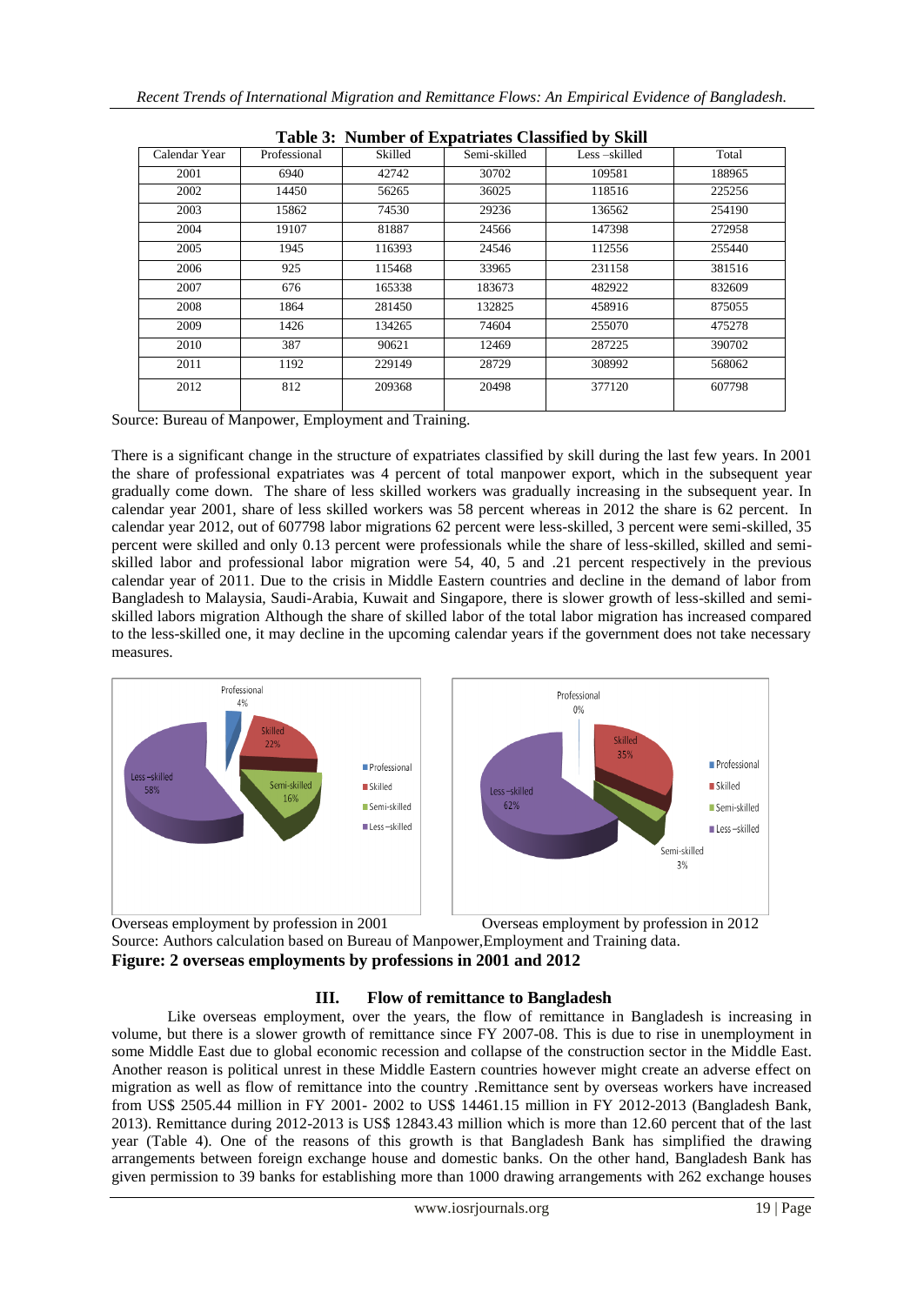all over the world for collecting remittance (Bangladesh Bank, 2012). Some banks have already established 25 exchange houses/ subsidiaries abroad to collect remittance. Another reason for remittance growth is Bangladesh Bank has given instructions to the commercial banks to ensure delivery of remittance to the beneficiary within 72 hours as per existing policy. Several banks are now allowed to distribute remittance using the countrywide outlets of mobile operators like Grameenphone, Banglalink & Robi (Bangladesh Bank, 2012).

| <b>Fiscal Year</b> | Million US\$ | Percentage change (%) |
|--------------------|--------------|-----------------------|
| 2001-2002          | 2501.44      | 32.81                 |
| 2002-2003          | 3060.31      | 22.25                 |
| 2003-2004          | 3372.49      | 10.20                 |
| 2004-2005          | 3848.30      | 14.11                 |
| 2005-2006          | 4801.88      | 24.78                 |
| 2006-2007          | 5978.47      | 24.50                 |
| 2007-2008          | 7914.78      | 32.39                 |
| 2008-2009          | 9689.16      | 22.42                 |
| 2009-2010          | 10987.40     | 14.40                 |
| 2010-2011          | 11650.32     | 6.0                   |
| 2011-2012          | 12843.43     | 10.24                 |
| 2012-2013          | 14461.15     | 12.60                 |

|  |  |  | <b>Table 4: Recent Flow of Remittance to Bangladesh</b> |
|--|--|--|---------------------------------------------------------|
|  |  |  |                                                         |

Source: Bureau of Manpower, Employment & Training and Bangladesh Bank.



Source: Authors calculation based on Bureau of Manpower,Employment and Training data. **Figure 3: Percentage change of remittance inflow over the year**

The share of remittance to GDP and export earning has been increasing over the year. In fiscal year 2011-2012 the remittance as a percentage of GDP is 11.11 but in 2001-2002 it was 5.26 which is 5.85 percent more than that of year 2001-2002. In fiscal year 2011-2012 the remittance as a percentage of export earning is 52.92 which was 11.14 percent higher than that of the year 2001-2002.Therefore, remittance contribute our economy by boosting up exports and the country's balance of payment.

| Fiscal Year | As a percentage of GDP | As a percentage of export |
|-------------|------------------------|---------------------------|
| 2001-2002   | 5.26                   | 41.78                     |
| 2002-2003   | 5.90                   | 46.76                     |
| 2003-2004   | 5.98                   | 44.35                     |
| 2004-2005   | 6.37                   | 44.47                     |
| 2005-2006   | 7.75                   | 45.62                     |
| 2006-2007   | 8.83                   | 49.09                     |
| 2007-2008   | 10.02                  | 56.09                     |
| 2008-2009   | 10.96                  | 62.25                     |
| 2009-2010   | 11.13                  | 67.80                     |
| 2010-2011   | 10.53                  | 50.82                     |
| 2011-2012   | 11.11                  | 52.92                     |

**Table 5: Remittance as a Percentage of GDP and Export Earnings**

Source: Bangladesh Economic Review, 2012.

It is evident from the figure 4 that despite significant decline the share of remittance, the highest amount of remittance is still coming from Saudi Arabia. In FY 2001, about 45.90 percent of the total remittance was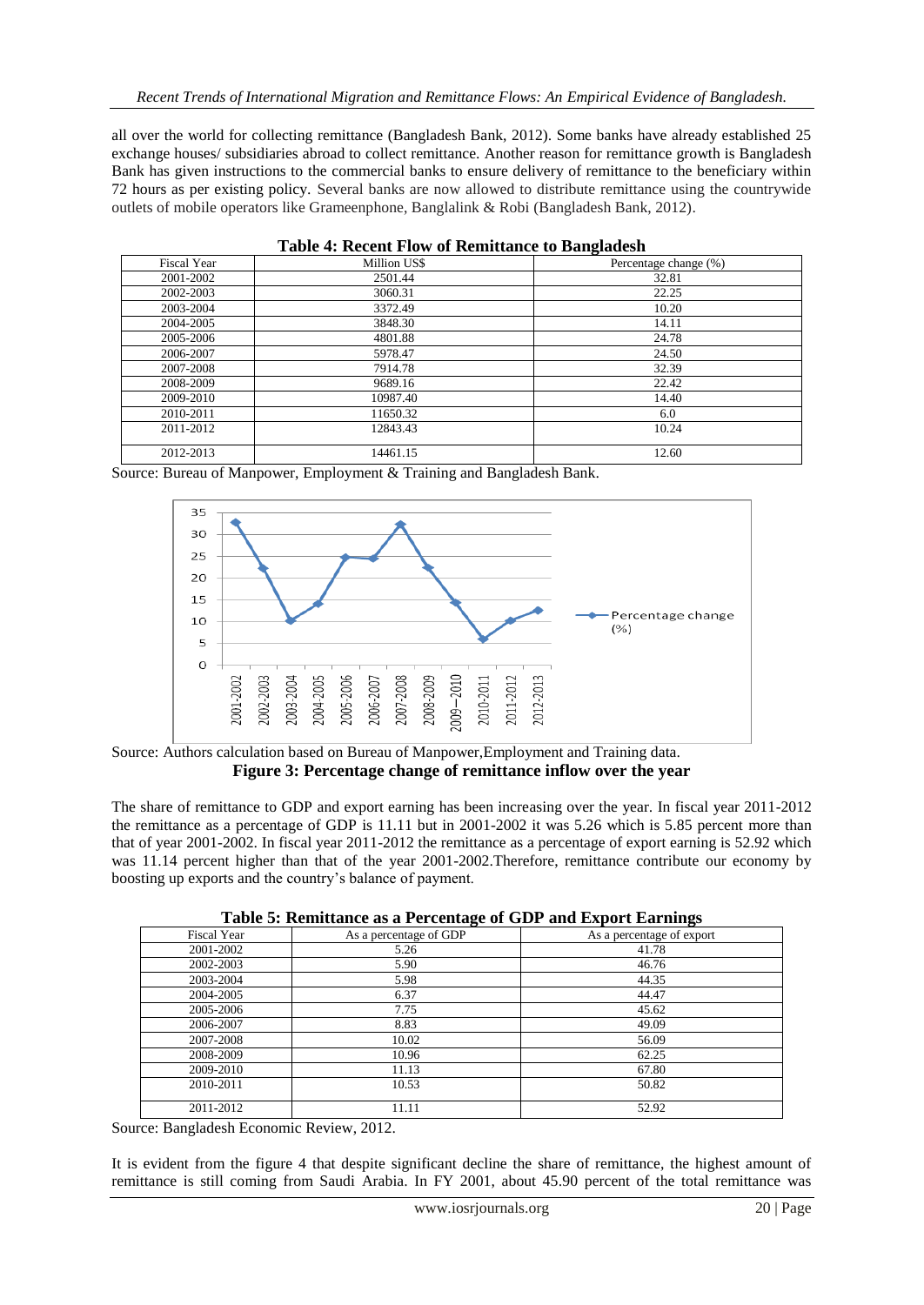received from Saudi Arabia which declined to 28.69 percent in FY 2011-12( Fig 4).On the other hand, the share of remittance of UAE in FY 2011-12 is 18.72 percent which was 9.3 percent in FY 2001-2002(Fig 4). Most of the countries of the Middle East regions seen downward trends of the remittance in the recent past. This is because of global economic recession and political unrest of Middle East in the recent year. Another reason is Government of different Middle Eastern countries stop manpower import from Bangladesh due to unfair practice and dishonesty of recruiting agency. It is also observed that the remittance from the non Middle East countries like USA, UK, Malaysia, Singapore etc, grew significantly in the last couple of year.

| Fiscal    | Saudi   | <b>UAE</b>                            | Oatar       | Oma                     | <b>Bahrai</b> | Kuwait  | <b>USA</b> | UK     | Malaysi | Singap      | others            | <b>Total</b>            |
|-----------|---------|---------------------------------------|-------------|-------------------------|---------------|---------|------------|--------|---------|-------------|-------------------|-------------------------|
| vear      | Arabia  |                                       |             | n                       | $\mathbf n$   |         |            |        | a       | ore         |                   |                         |
| 2001-2002 | 1147.95 | 233.49                                | 90.60       | 103.2<br>7              | 54.12         | 285.75  | 356.24     | 103.31 | 46.85   | 14.26       | 65.29             | 2501.13                 |
| 2002-2003 | 1254.31 | 327.40                                | 113.55      | 114.0<br>6              | 63.72         | 338.59  | 458.05     | 220.22 | 41.40   | 31.06       | 99.61             | 3061.97                 |
| 2003-2004 | 1386.03 | 373.46                                | 113.94      | 118.5<br>3              | 61.11         | 361.24  | 467.81     | 297.54 | 37.06   | 32.37       | 123.1<br>8        | 3372.27                 |
| 2004-2005 | 1510.45 | 442.24                                | 136.41      | 131.3<br>$\overline{c}$ | 67.18         | 406.80  | 557.31     | 375.77 | 25.51   | 47.69       | 147.6<br>$\Omega$ | 3848.29                 |
| 2005-2006 | 1696.96 | 561.44                                | 175.64      | 165.2<br>5              | 67.33         | 494.39  | 760.69     | 555.71 | 20.81   | 684.84      | 238.8             | 4801.88                 |
| 2006-2007 | 1734.70 | 804.84                                | 233.17      | 196.4<br>7              | 79.96         | 680.70  | 930.33     | 886.90 | 11.84   | 80.24       | 339.3<br>2        | 5978.47                 |
| 2007-2008 | 2324.23 | 1135.1<br>4                           | 289.79      | 220.6<br>4              | 138.20        | 863.73  | 1380.08    | 896.13 | 92.44   | 130.11      | 444.3<br>8        | 7914.78                 |
| 2008-2009 | 2859.09 | 1754.9<br>$\mathcal{D}_{\mathcal{L}}$ | 343.36      | 290.0<br>6              | 157.45        | 970.75  | 1575.22    | 789.65 | 282.20  | 165.13      | 501.3<br>3        | 9689.16                 |
| 2009-2010 | 3427.10 | 1890.3<br>$\Omega$                    | 1019.1<br>8 | 170.1<br>4              | 193.46        | 587.09  | 349.09     | 360.91 | 827.51  | 1451.8<br>9 | 453.8<br>6        | 10987.4<br>$\mathbf{0}$ |
| 2010-2011 | 3290.03 | 2002.6<br>3                           | 319.35      | 334.3<br>2              | 185.92        | 1075.75 | 1848.52    | 889.60 | 703.73  | 202.32      | 789.1<br>4        | 11650.3                 |
| 2011-2012 | 3684.37 | 2404.7<br>8                           | 335.25      | 400.9<br>3              | 298.48        | 1190.13 | 1498.45    | 987.45 | 847.49  | 311.47      | 884.6             | 12843.4                 |

 **Table 6: Country Wise Remittances**

Source: Bangladesh bank, 2012.





Source: Authors calculation based on Bangladesh Bank data.

## **Figure 4: Comparative scenario of country- wise remittance inflow between 2001-02 and 2011- 2012**

Figure 5 shows the annual growth rate of remittance and migration from the FY 2001-2002 to 2012-2013 which is calculated as per percentage change of the previous year. Both the growth rates show fluctuating trend over the years, but the rate of fluctuation is very much high for growth rate of migration than that of remittances .It is also observed that sometimes migration growth is negative but growth rate of remittance is always positive. After FY 2007-2008, there is a declining trend of migration and remittance growth with few exceptions (Fig 5). In some cases there is a huge gap of migration and remittance growth. For instance, In FY 2006-2007 migration growth is 93 percent but remittance growth is 24.78 percent (Fig 5). The main reason for the gap between the number of migrants and remittance flows is that Bangladesh has exported more unskilled and semi-skilled migrants, whose wages are rather low compared to those of skilled and professional workers (Siddiqui and Abrar, 2001). On the other hand, in FY 2012-2013 manpower export is reduced but there is a positive growth of remittance. One of the reasons for increasing trend of remittance is that some skilled manpower is exported to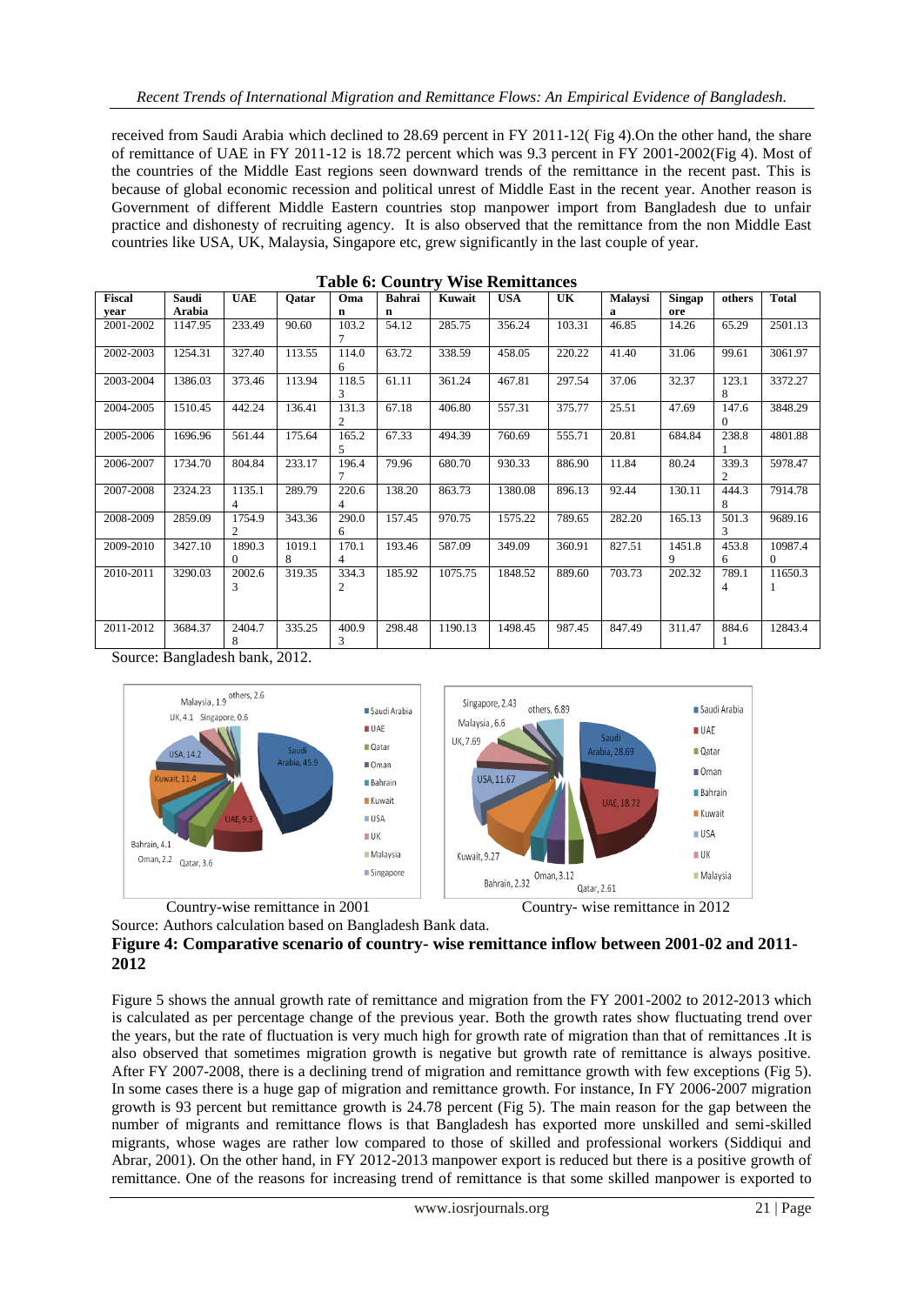abroad. Another reason is that people use formal channel for remittance transmission. Government has taken several steps for quick transmission of remittance trough formal channel. Such as i) approval mechanism of drawing arrangement of Bangladeshi bank with the foreign exchange house is simplified. By this time 300 foreign exchange houses have made 850 drawing arrangement with 42 Bangladeshi Bank (BER, 2013). ii) In this time 16 local banks are allowed to establish 44 exchange houses for collecting remittance and transmission to the countries (BER, 2013).iii) Bangladesh Bank has given approval to 4 banks to distribute remittance through outlet of Mobile phone operator (BER, 2013).



Source: Authors calculation based on Bangladesh Bank data. **Figure: 5 Growth rates of remittances and migration over the years.**

#### **IV. Conclusion**

As Bangladesh is a hugely labor surplus country and it is not possible for government to create employment opportunities for all of its manpower. It would the best possible option for these Bangladeshi migrants. On the other hand, remittance is now constitute the single largest source of foreign exchange earnings and play a crucial role in alleviating the foreign exchange constraints of Bangladesh. This paper has attempted to capture different aspects of voluntary migration from Bangladesh as well as international remittance inflow to Bangladesh on the basis of available secondary data. With few exceptions, manpower export and remittances increase every year. In FY 2007-2008, highest amount of labor are migrated but after FY 2007-2008 there is a negative and slower growth of labor migration. It is also observed that in case of labor migration, Bangladesh is highly dependent on Middle East countries. Although, manpower export to Saudi Arabia which was the largest labor market for us is decreasing. One of the reasons behind this is world financial crisis. Another reason is Government of Saudi Arabia stop manpower import from Bangladesh due to unfair practices and dishonesty of recruiting agencies. This paper also identifies that Bangladesh export mainly unskilled and semiskilled employees. The rate of migration of the skilled workers is also at the satisfactory level. This is due to Govt has taken few initiatives to increase skilled manpower exports. Such as, establishment of Institute of marine technology and technical training center for training of potential migrants. It is also observed that Bangladesh also export few professional employees but in the recent past it is decreasing. Government should take initiatives to increase professional manpower exports which are more paid than other categories of manpower. On the other hand, over the years the flow of remittance is increasing in volume but there is a slower growth of remittance since FY 2007-2008. Although the labor migration to Saudi is decreasing but the highest amount of remittance is still coming from Saudi Arabia. Since labor migration to Middle East is decreasing, government should search for new market for manpower export and should take bilateral agreement with European countries to export manpower. It is also the responsibility of government to reduce the influence of recruiting agencies and to take initiatives to export manpower.

#### **References:**

- [1]. Bangladesh Bank. The Central Bank of Bangladesh, Government of the People's Republic of Bangladesh, Dhaka. 2011. (From http://www.bangladesh-bank.org).
- [2]. Bangladesh Bank.). The Central Bank of Bangladesh, Government of the People's Republic of Bangladesh, Dhaka, 2012. (From http://www.bangladesh-bank.org).
- [3]. Bangladesh Bank. The Central Bank of Bangladesh, Government of the People's Republic of Bangladesh, Dhaka, 2013.From http://www.bangladesh-bank.org).
- [4]. Bangladesh Economic Review.. Economic Advisor Wing, Finance Division, Ministry of Finance, Government of the People's Republic of Bangladesh, Dhaka,2011.
- [5]. Bangladesh Economic Review. Economic Advisor Wing, Finance Division, Ministry of Finance, Government of the People's Republic of Bangladesh, Dhaka, 2012.
- [6]. Bangladesh Economic Review.. Economic Advisor Wing, Finance Division, Ministry of Finance, Government of the People's Republic of Bangladesh, Dhaka, 2013.(accessed from http://www.mof.gov.bd/en/budget/09\_10/ber/bn/07.%20Chapter-3%20\_Bangla-9\_.pdf).